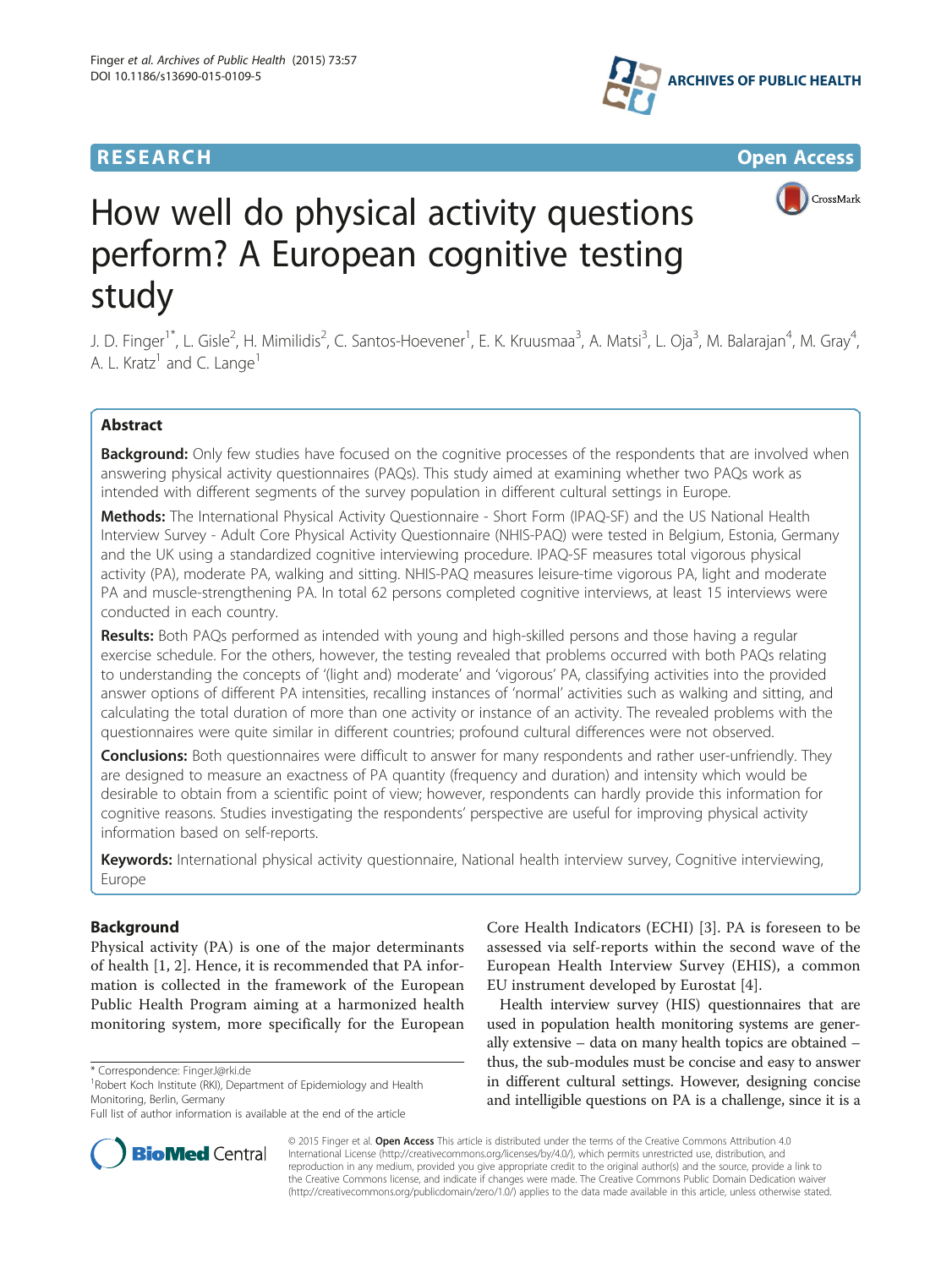multifaceted construct involving different dimensions (frequency, duration and intensity), types (aerobic, muscle-strengthening and muscular-endurance activities) and domains (work, transportation, household and leisure activities) [[5, 6\]](#page-8-0). In past decades, PA research mainly focused on health-enhancing, moderate-tovigorous leisure-time PA [[7\]](#page-8-0). Recently, studies have been using more holistic or domain-specific questionnaires to measure 'total' PA level. Yet, there is no consensus on a reference standard as all established instruments have certain validity limitations [[8](#page-8-0)–[10](#page-8-0)]. Many studies have investigated the construct validity of PA questionnaires (PAQs) by comparing self-reported and objectively measured PA information. Only few studies have focused on the cognitive processes of the respondents that are involved when answering PAQs [[11\]](#page-8-0). Answering quantitative questions requires that respondents understand what the questions refer to and which behavior they are supposed to report. They have to recall relevant instances from memory, to decide whether or not the instances occurred in a given reference period and if the reconstructed instances reflect their usual behavior or not. Finally, respondents have to re-adjust their report into the provided response options and may further revise it for reasons of social desirability [[12](#page-8-0)–[14\]](#page-8-0). Cognitive interviewing is a qualitative method used to evaluate the respondents' understanding of the questions and answer mechanisms, to identify problems in the design of survey questions and possible reasons for misclassification bias [\[15\]](#page-8-0).

This article aims at investigating whether two PAQs work as intended with different segments of the survey population in different cultural settings in Europe. More specifically, it aims at identifying major problems with the questionnaires, investigating the respondents' thought process and developing recommendations to adapt PA questions to the requirements of a multinational HIS study.

## Methods

Four research institutes from Belgium, Estonia, Germany and the UK collaborated in an international cognitive testing study for the improvement of the EHIS wave one (2006–2009) questionnaire modules on physical activity, mental health and alcohol consumption. All four research institutes participated in a coordination meeting in Berlin in January 2011 which served to harmonize the cognitive interviewing methodology. Standardized materials and methods such as translation protocols for translating the source questionnaires, cognitive interview probe sheets, materials for the interviewers training and sheets for the data analysis were developed. The probe sheet and the data analysis template are presented in the Additional file [1](#page-8-0) and [2](#page-8-0).

#### Study sample

The recruited individuals lived in the areas of Berlin, Brussels, London/Lancashire/Nottinghamshire and Tallinn, respectively. At least 15 participants were selected in each country using a common age‐sex roster with the age-group strata 15–19, 20–39, 40–59 and 60+ years. The total study sample comprised 62 participants who completed an interview, 33 men and 29 women. The study was approved by the Board of the Federal Commissioner for Data Protection Berlin, Germany. Respondents were informed about the study objectives, the interview process, and the applicable data protection guidelines (anonymous data processing and record keeping). Each participant gave informed written consent before enrolling for the study. The respondents received an incentive for their study participation.

#### Cognitive interviews

Cognitive testing is a systematic method to obtain information on the respondents' thought process in interpreting a survey question and arriving at an answer. 'Think-alouds' and 'probes' are habitually used as tools to reveal and document the thought process. The qualitative data are then analysed to identify problems with survey questions [[15, 16\]](#page-8-0).

The face-to-face interviews were conducted by trained interviewers in the localities of the participating research institutes or at the respondent's home following a standardized procedure (Fig. [1\)](#page-2-0). The interviews were conducted by three interviewers in the UK, six in Estonia, two in Belgium and three in Germany. In the coordination meeting common interviewer training materials were developed and the interviewer training was carried out in a standardized way. Firstly, the respondents were requested to answer the physical activity questions. Secondly, general and specific questions (probes) were asked in order to collect information on the respondents' comprehension of the wordings and underlying concepts, the thought process of recalling and classifying activities and calculating frequencies and durations, the simplicity and cognitive effort to answer the questions, the perceived certainty with the reported numbers and answers as well as on issues relating to reference periods, answer options and social desirability. The respondents received a financial incentive after completion of the interview in Belgium, Germany and the UK.

#### Source questionnaires

The two questionnaires that were tested were the International Physical Activity Questionnaire - Short Form (IPAQ-SF) and the US National Health Interview Survey - Adult Core Physical Activity Questionnaire (NHIS-PAQ). The NHIS-PAQ has been used since 1998 in the yearly NHIS by the Centers for Disease Control and Prevention (CDC) and may be viewed at [http://www.cdc.gov/nchs/](http://www.cdc.gov/nchs/nhis/quest_data_related_1997_forward.htm) [nhis/quest\\_data\\_related\\_1997\\_forward.htm](http://www.cdc.gov/nchs/nhis/quest_data_related_1997_forward.htm). The IPAQ-SF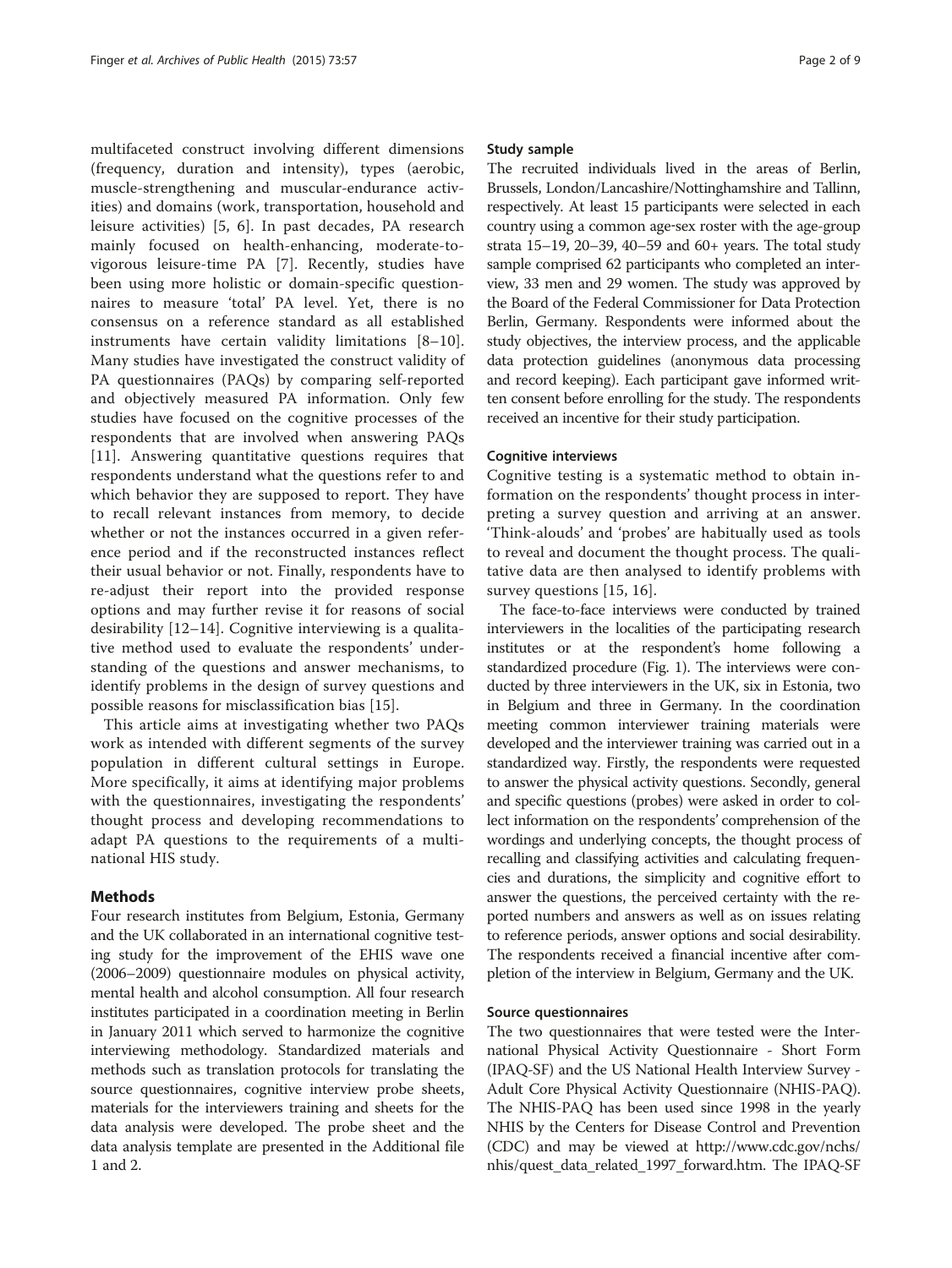<span id="page-2-0"></span>

has been used as a modified version in the first EHIS wave and in the Eurobarometer surveys [[17](#page-8-0)] and may be viewed at<http://www.ipaq.ki.se/>. The concepts of the questionnaires are described in Table 1 and the full questionnaires can be found in the Additional file [1](#page-8-0). IPAQ-SF is a generic

instrument and measures total PA in the last 7 days, NHIS-PAQ is a domain-specific instrument which measures leisure-time PA in a usual week. Both PAQs ask for the frequency of days an activity is performed and then for the duration on a 'typical day' (NHIS-PAQ) or on 'one of

Table 1 Description of the source questionnaires

| Variable code Description |                                                                                                                                                                                         | Answer options                 |
|---------------------------|-----------------------------------------------------------------------------------------------------------------------------------------------------------------------------------------|--------------------------------|
| IPAQ-SF                   |                                                                                                                                                                                         |                                |
| Q1                        | Frequency of days doing vigorous physical activities for at least<br>10 min at a time that make you breath much harder in the last 7 days                                               | Days/week                      |
| Q <sub>2</sub>            | Usual time spend doing vigorous physical activities on one of those days                                                                                                                | Hours/day;                     |
|                           |                                                                                                                                                                                         | minutes/day                    |
| Q <sub>3</sub>            | Frequency of days doing moderate physical activities for at least 10 min<br>at a time that make you breath somewhat harder in the last 7 days                                           | Days/week                      |
| Q4                        | Usual time spend doing moderate physical activities on one of those days                                                                                                                | Hours/day;                     |
|                           |                                                                                                                                                                                         | minutes/day                    |
| Q <sub>5</sub>            | Frequency of days walking for at least 10 min at a time in the last 7 days                                                                                                              | Days/week                      |
| Q <sub>6</sub>            | Usual time spend walking on one of those days                                                                                                                                           | Hours/day;                     |
|                           |                                                                                                                                                                                         | minutes/day                    |
| Q7                        | Usual time spend sitting on a week day in the last 7 days                                                                                                                               | Hours/day;                     |
|                           |                                                                                                                                                                                         | minutes/day                    |
| NHIS-PAQ                  |                                                                                                                                                                                         |                                |
| Q8                        | Frequency of doing vigorous leisure-time physical activities for at least<br>10 min that cause heavy sweating or large increase in breathing or heart rate                              | Times per day/week/ month/year |
| Q9                        | Time spend doing these vigorous leisure-time physical activities each time                                                                                                              | Minutes per time               |
| Q10                       | Frequency of doing light or moderate leisure-time physical activities for at least 10 min<br>that cause only light sweating or a slight to moderate increase in breathing or heart rate | Times per day/week/ month/year |
| Q11                       | Time spend doing these light or moderate leisure-time physical activities each time                                                                                                     | Minutes per time               |
| Q12                       | Frequency of doing leisure-time physical activities specifically designed to strengthen your muscles Times per day/week/month/year                                                      |                                |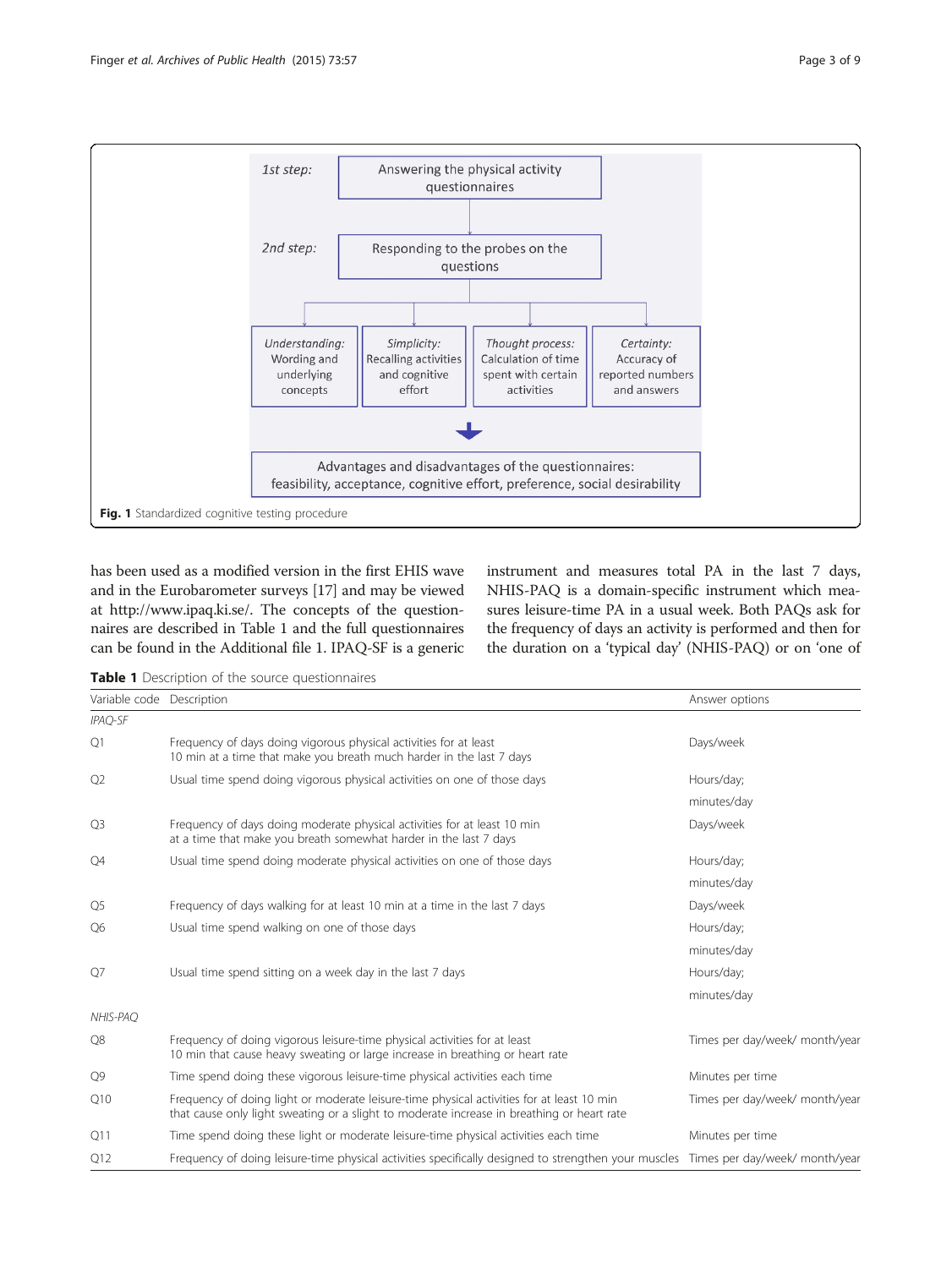those days' (IPAQ-SF) respectively. Those instruments were selected because they represents two different types of questionnaires – IPAQ-SF is a generic instrument and NHIS-PAQ a domain-specific instrument, they are both short-form questionnaires and had been both used in large-scale, population health surveys before and their validity and reliability were evaluated.

The translations of instruments were conducted by two independent translators in each country using conceptual translation cards if no validated versions for the target languages were available. The two translators discussed differences between their versions and agreed on a consensus version. The consensus version was checked by a reviewer using a review questionnaire. The translators and the reviewer agreed on a final consensus version in an adjudication panel.

#### Data analysis

All interviews were tape-recorded and transcribed. The transcripts were translated into English and entered in the standardized data analysis sheet. The sheet was structured according to the general and specific probes developed for the two PA questionnaires and provided also space to enter the interviewers' observations. Furthermore, the interviewers' experiences were assessed in group discussions taking place after the end of field work. The information was documented and analysed. The amount of data was reduced by documenting frequently observed patterns and problems regarding the themes listed above at the end of the section 'cognitive interviews'. The study coordinators checked the information entered into the data analysis sheets randomly. It was also analysed whether certain patterns and problems were related to specific segments of the population or characteristics of the respondents.

#### Results

The characteristics of the respondents are presented in the Table 2. The questionnaires worked as intended with some segments of the survey population, in particular with employed and younger respondents having a regular

Table 2 Characteristics of the respondents

|                   | Belgium  | Estonia  | Germany  | UK       | Total    |
|-------------------|----------|----------|----------|----------|----------|
| Gender            | n(%)     | n (%)    | n (%)    | n (%)    | n (%)    |
| Men               | 8(50)    | 7(47)    | 8(50)    | 7(47)    | 30(48)   |
| Women             | 8(50)    | 8(53)    | 8(50)    | 8(53)    | 32 (52)  |
| Age group (years) |          |          |          |          |          |
| $15 - 19$         | 3(19)    | 2(13)    | 2(13)    | 0(0)     | 7(11)    |
| $20 - 39$         | 4(25)    | 4(27)    | 4(25)    | 4(27)    | 16(26)   |
| $40 - 59$         | 4(25)    | 4(27)    | 4(25)    | 3(20)    | 15(24)   |
| $60+$             | 5(31)    | 5(33)    | 6(38)    | 8(53)    | 24 (39)  |
| Total             | 16 (100) | 15 (100) | 16 (100) | 15 (100) | 62 (100) |

exercise or working schedule. The questionnaires were more problematic for other segments of the population, in particular for respondents aged 60 years and above and those who did not work regularly (retirees, self-employed or unemployed) or those who performed PA irregularly.

Overall 26 respondents indicated that that the NHIS-PAQ was easier to answer, 19 opted for the IPAQ-SF and 20 indicated that both were the same. 15 respondents preferred the NHIS-PAQ, 24 preferred the IPAQ-SF and 20 had no preference. Frequently reported reasons why respondents indicated that the NHIS-PAQ is easier to answer were that they don't do any LTPA or that it measures exactly what they do, which is LTPA. The NHIS-PAQ was preferred and perceived as being easier to answer by respondents doing sports and exercise in their leisure time, because it measures quite closely what they actually do. People being physically active at work and retirees preferred the IPAQ-SF - although they had to do more calculations - because it better reflects their actual activities (work-related PA, household and gardening), while the NHIS-PAQ made them look physically inactive.

The analysis revealed some major problems with the questionnaires relating to a) the comprehension of the wordings and underlying concepts, b) recalling instances and activities, c) classifying activities into the answer options, d) calculating frequencies and durations and e) sensitivity and social desirability. Case examples for the major problems are illustrated in Table [3](#page-4-0).

#### Comprehension of the wordings and underlying concepts

Many respondents had difficulties to understand the terms of '(light and) moderate' and 'vigorous' PA in both PAQs. Some respondents had never heard these words before and did not know what they mean. Other respondents misunderstood the meaning of some terms. They thought about activities which are stressful and mentally demanding but do not involve extra physical effort. Respondents who correctly understood the questions often did not find it intuitive to think in those PA intensity categories about the activities they do, for instance because one specific activity involved episodes of different intensity levels. The examples given for the PA intensity levels in the IPAQ-SF were generally perceived as useful. In the NHIS-PAQ respondents had even greater problems to understand which activities they should think of. Some respondents mentioned that the question wording, in particular that of the IPAQ-SF, was too long and confusing. Some respondents had to read the explanative text preceding the question twice to grasp the information. Other respondents skipped reading parts of the text which resulted in misunderstandings. Some respondents had problems to define their leisure time for answering the NHIS-PAQ; this was particularly difficult for unemployed, retired or self-employed persons.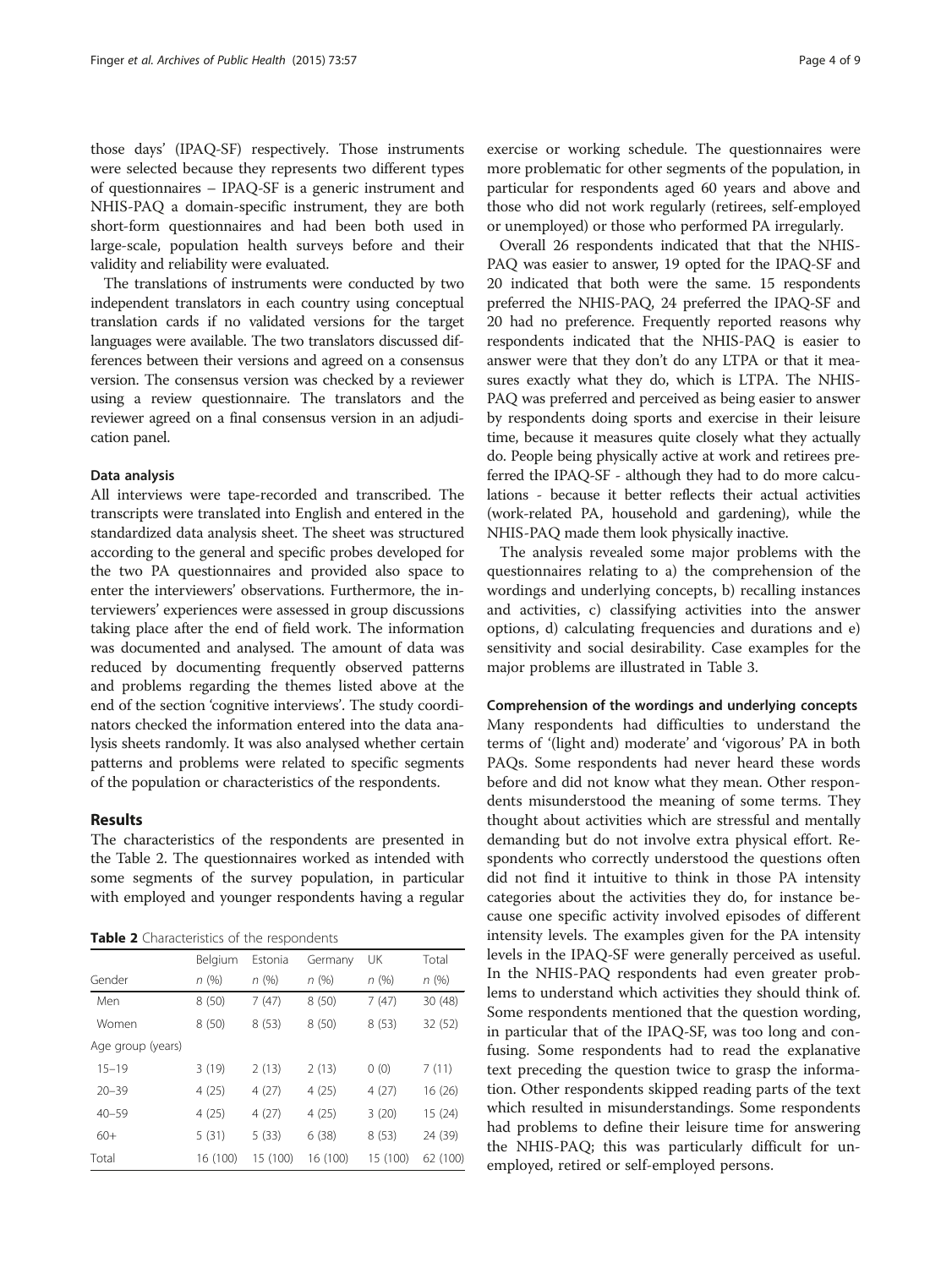# <span id="page-4-0"></span>Table 3 Case examples for the major problems

| <b>IN S</b> Case examples for the major problems  |                                                                                                                                                                                                                                                                                                                                                                                                                                                                                                                                                                                                                                                                                                                 |
|---------------------------------------------------|-----------------------------------------------------------------------------------------------------------------------------------------------------------------------------------------------------------------------------------------------------------------------------------------------------------------------------------------------------------------------------------------------------------------------------------------------------------------------------------------------------------------------------------------------------------------------------------------------------------------------------------------------------------------------------------------------------------------|
| Problem                                           | Case examples                                                                                                                                                                                                                                                                                                                                                                                                                                                                                                                                                                                                                                                                                                   |
| and underlying concepts                           | Comprehension of the wording - R (female 81, DE), NHIS-PAQ: "As I am a retired person, I have actually always leisure time, I can do everything how<br>I want it to, except my household works or appointments, as today".                                                                                                                                                                                                                                                                                                                                                                                                                                                                                      |
|                                                   | - R (male 45, DE), NHIS-PAQ: There is no definition of 'leisure time' for him because of his job, which is not a<br>usual one; he is not a typical employee (self-employed). Problematic, because for him there is not a difference<br>between work and leisure time.                                                                                                                                                                                                                                                                                                                                                                                                                                           |
|                                                   | - R (male 74, DE), NHIS-PAQ: "As a retired person you arrange your duties that they are distributed along the whole<br>day, so I virtually do not have any leisure time [laughed]."                                                                                                                                                                                                                                                                                                                                                                                                                                                                                                                             |
|                                                   | - R (male 70, DE), NHIS-PAQ: "You have to distinguish between an employed and a retired person. For me (retired)<br>everything is leisure time. When I used to work, it was the time after work".                                                                                                                                                                                                                                                                                                                                                                                                                                                                                                               |
|                                                   | - R (female 41, DE), IPAQ-SF: R had problems to understand the question, asked for response categories. She said<br>the question was okay to answer, but while answering the questionnaire she really had problems to understand it.                                                                                                                                                                                                                                                                                                                                                                                                                                                                            |
| Recalling instances and<br>activities             | - R (male 31, UK): R says that IPAQ-SF is harder to answer than NHIS-PAQ: It is a lot more to remember, it is wordy<br>and difficult to follow what is being included and excluded, and it is difficult to make a quick calculation to work<br>out the activity duration.                                                                                                                                                                                                                                                                                                                                                                                                                                       |
|                                                   | - R (male 74, DE): NHIS-PAQ was easy to answer for him because he does not do these kind of activities.                                                                                                                                                                                                                                                                                                                                                                                                                                                                                                                                                                                                         |
|                                                   | - R (male 21, DE), NHIS-PAQ, interviewer observation: R has to think for a long time and wonders whether he should<br>include work (until I tell him, that this part of the questionnaire is just about leisure time).                                                                                                                                                                                                                                                                                                                                                                                                                                                                                          |
|                                                   | - R (male 17, DE), IPAQ-SF: R seems a little worried about the difference between 'last seven days' and 'usually'; he<br>was on holidays for skiing and is therefore guite confused about what to answer.                                                                                                                                                                                                                                                                                                                                                                                                                                                                                                       |
|                                                   | - R (female 59, DE), IPAQ-SF: She only thought about work-related activities, so the duration of vigorous PA might<br>be too short; IPAQ-SF moderate activities: Her answer deals with cycling in leisure time, during the interview she<br>said, she is going to work by bike every day; so here her answer might be an underestimation.                                                                                                                                                                                                                                                                                                                                                                       |
| Classifying activities into<br>the answer options | - R (female 26, UK): R felt that she contradicted herself when talking about 'vigorous' in NHIS-PAQ to which she<br>gave different answers in IPAQ-SF. The way the descriptions were presented, made her think of the same term<br>in 2 different ways. She does not get into a heavy sweat [NHIS-PAQ] but does do activities that need 'hard<br>physical effort' as described in IPAQ-SF. R did not understand 'moderate,' as in both Sets, they also had different<br>definitions. For 'moderate activities' she answered 'yes' in NHIS-PAQ and 'no' in IPAQ-SF.                                                                                                                                              |
|                                                   | - R (female 26, UK), IPAQ-SF: "If you're trying to identify the types of exercise I do, there surely is a simpler way of<br>finding-out what and how regularly I exercise (). It seemed like I had to slot them into the descriptions, which<br>wasn't easy to do. I wasn't sure I was answering them correctly, even thought I was sure of the activity I was<br>doing, I didn't know if I was answering them appropriately or accurately".                                                                                                                                                                                                                                                                    |
|                                                   | - R (female 33, EE), IPAQ-SF: R is confused about what to consider and what not: "In some questions it is necessary<br>to take walking into account and in others not. Is sportive walking included to walking or not? All depends on the<br>intensity, after all".                                                                                                                                                                                                                                                                                                                                                                                                                                             |
|                                                   | - R (female 42, BE), IPAQ-SF: "The distinctions that have to be made are difficult because everything is linked in one<br>activity".                                                                                                                                                                                                                                                                                                                                                                                                                                                                                                                                                                            |
|                                                   | - R (female 62, UK), IPAQ-SF: R included a vigorous walk in Q1. This made it difficult for her to answer Q3; without<br>the walks she had to say that she did no moderate activity. When she came to Q5 she thought she answered<br>wrong and was confused; her vigorous walk potentially could fit in either section.                                                                                                                                                                                                                                                                                                                                                                                          |
|                                                   | - R (female 73, DE), NHIS-PAQ: R talks about her gymnastics, thought about sweating, then answers Q8. R describes<br>again her gymnastics and answers Q10. R describes again her gymnastics that are also strengthening, she seems<br>annoyed that questions are very similar, and answers Q12.                                                                                                                                                                                                                                                                                                                                                                                                                 |
|                                                   | - R (female 26, UK): She was including all of her physical activities when she was answering NHIS-PAQ; she was not<br>restricting herself to leisure activities. She was also including work.                                                                                                                                                                                                                                                                                                                                                                                                                                                                                                                   |
| Calculating frequencies and<br>durations          | - R (male 43, UK), NHIS-PAQ, interviewer observation: The problem that I had was the R didn't answer the questions in the<br>way they were intended. The first difficulty was fitting in what the R was telling me to the answer options available. The<br>more he explains the more difficult it is to answer the questions. He goes to the gym 3 times a week for an hour at a<br>time and goes jogging every day between 30 and 45 min. He is not sure to say 1h 45mins a day or 45min a day (to use<br>a day at the gym or a day when he doesn't go to the gym.). The second difficulty was the R answering that he did light<br>to moderate exercises all day everyday, he failed to give me time periods. |
|                                                   | - R (female 42, BE), IPAQ-SF: "I can't remember what I answered and I can't even tell how I calculated".                                                                                                                                                                                                                                                                                                                                                                                                                                                                                                                                                                                                        |
|                                                   | - R (female 60, BE), IPAQ-SF: "Everything is relative what we can call vigorous. For me vacuuming is vigorous, I've<br>done it 4 times this week, for others it is of course moderate".                                                                                                                                                                                                                                                                                                                                                                                                                                                                                                                         |
|                                                   | - R (female 81, DE), IPAQ-SF: "I just approximated the time for sitting and walking, it is so difficult to estimate<br>because it is s.th. so normal".                                                                                                                                                                                                                                                                                                                                                                                                                                                                                                                                                          |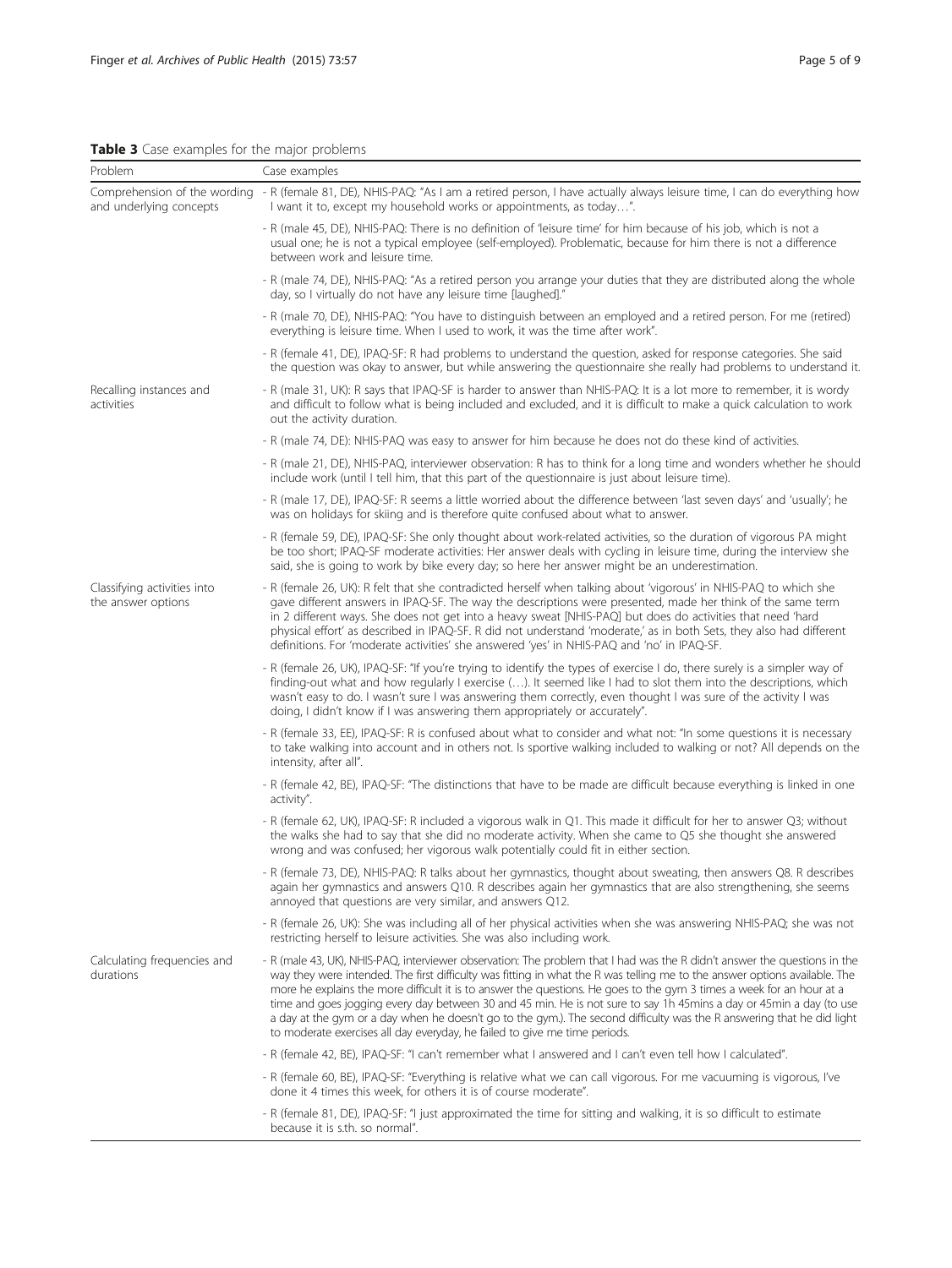#### Recalling instances and activities

It appeared that activities on which respondents 'usually do not take track of' such as sitting (IPAQ-SF), walking (IPAQ-SF) and to some extent (light to) moderate PA (IPAQ-SF and NHIS-PAQ) were reported to be in general more difficult to recall than vigorous PA. Respondents mainly classified sports and exercise as vigorous PA which is usually 'planned', can be 'controlled' and follow a 'regular schedule', what makes it easier to recall. In contrast, sitting and walking were perceived as 'normal' activities that are 'fragmented', 'confuse' and performed without 'conscious recognition', what make them more difficult to remember. As a result, many respondents had problems to recall the instances of those activities and were not able to provide an exact overall duration. To ask for exact hours and minutes for activities respondents only can provide rough estimates, led in some cases to the unwillingness to give an answer and to item nonresponse. Some respondents indicated that the last seven days reference period (IPAQ-SF) was concrete and helped them to decide which activities they should include. Other respondents mentioned that their activity behaviour in the last seven days was not representative for their usual behaviour for various reasons (seasonality, weather, illness, vacation etc.). Some of those respondents dealt with this problem by ignoring the reference period and reporting their usual behaviour. Others of those respondents reported their activities of the last seven days despite the discrepancy to their usual behaviour. On the other hand, the usual behaviour assessed in the NHIS-PAQ was for some respondents difficult to define, in particular if their PA behaviour was irregular (e.g. for retirees).

#### Classifying activities into the answer options

Many respondents had problems to decide in which PA section they should include their activities, mainly because they were unable to distinguish between the PA intensity levels in both PAQs. They had difficulties to classify PAs with different intensity levels in one activity. Even if an activity had a more or less homogenous PA intensity level, respondents had difficulties to decide which intensity category fits best and they made arbitrary choices. What was seen as 'vigorous' PA among some respondents was sometimes seen as '(light and) moderate' PA among others and vice versa. As a result, many respondents were not sure about the accuracy of their answers, even though they were sure about the activities they were doing. Some respondents included certain activities two or three times. They didn't grasp the concepts of the PAQs that the questions follow a sequence of sections with decreasing PA intensity and that a specific activity should be reported only once. Other respondents forgot activities or wrongly thought that they should not include them, for instance because they 'do not sweat' when they do the activity although it involves physical effort (NHIS-PAQ), or, they only included activities that were explicitly mentioned as examples in the text and forgot similar activities because they were not mentioned (IPAQ-SF).

#### Calculating frequencies and durations

IPAQ-SF required more cognitive effort and calculations than the NHIS-PAQ. For some respondents it was difficult to add up the total time spent on different activities or different instances of the same activity. In particular, the total time spent walking and sitting was hard to calculate for many respondents. The NHIS-PAQ required less calculation and was quicker to answer. In the NHIS-PAQ respondents can freely choose in which frequency and duration units they report their light and moderate and vigorous PAs. The interviewers then correctly codify the reports into respective answer options. The interviewers' feedback was that it was problematic to correctly codify the answer if the respondent reported more than one PA or instance of PA for a certain PA level section. In the IPAQ-SF the respondents had to do the coding themselves. Furthermore, they did not only have to consider all PAs they do in their leisure time like in the NHIS-PAQ, they also had to add all work-related, household and transportation PAs stratified by the different PA dimensions and intensity levels. Doing this in an accurate way was difficult for many respondents and led to a feeling of high uncertainty with the indicated numbers. Some respondents could not remember what they answered, nor tell how they calculated. For this reason, some respondents preferred the NHIS-PAQ because it required less calculation.

#### Sensitivity and social desirability bias

The strategy to firstly ask for the frequency of days an activity is performed and then for the duration on a 'typical day' (NHIS-PAQ) or on 'one of those days' (IPAQ-SF) respectively, may lead to over- or under-reporting. Respondents may choose the day on which they were most or last active as the reference day, instead of referring to an average day. Testing revealed that respondents often chose the day on which they were most active as the reference day. Although many respondents mentioned that social desirability had not influenced their own answers, they generally suspected that 'other' people may give an overestimation of their PA behavior. Some respondents reported that they disliked the NHIS-PAQ because it made them look inactive. Others included their work activity when answering the NHIS-PAQ even though they knew that they should not include it. Many respondents preferred the IPAQ-SF because they could report a lot of daily activities, making them look active. Respondents often overestimated the PA intensity level of their activities. For instance they counted daily activities as vigorous PA, although they admitted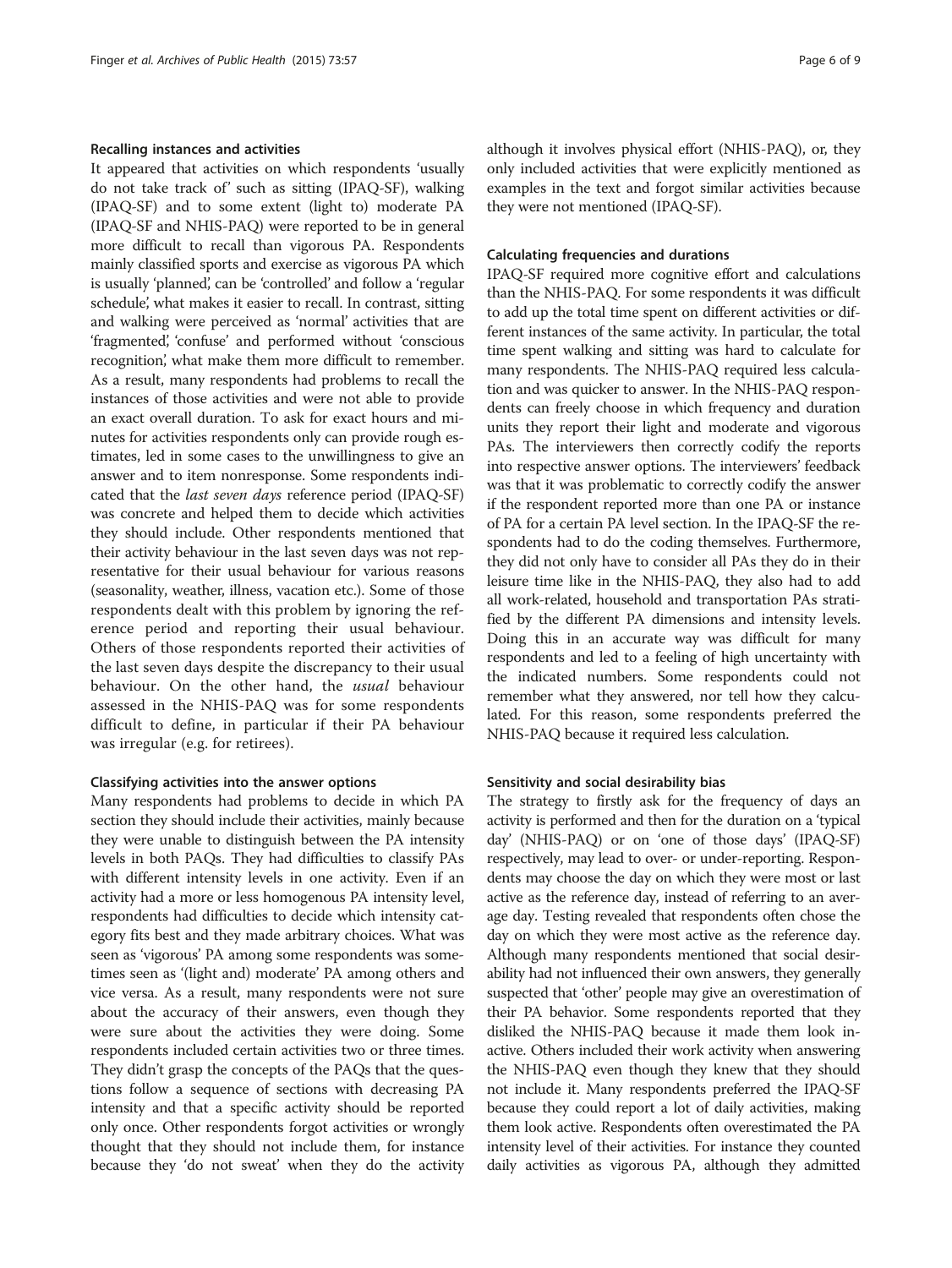afterwards that moderate PA would have been more appropriate.

#### Country and age differences

The major problems and patterns described above were observed in more than one country. The problem with the distinction of the PA intensity levels was observed in all countries. In Belgium and Germany it was difficult to find appropriate translations into German and French for the terms of 'moderate' and'vigorous' PA intensity. The muscle-strengthening question of the NHIS-PAQ (Q12) worked widely as intended in all countries; however, in England the example of 'calisthenics' was not understood by many respondents. Substantial country-specific problems or cultural differences in administering the PAQs in the different settings in Europe were not observed. In the age group 15 to 19 years of age the questionnaires performed as good as in the other age groups, however, in the age group 60 years and older retired persons reported difficulties to define their leisure time when answering the NHIS-PAQ (see Table [3\)](#page-4-0).

#### **Discussion**

In this comparative cognitive testing study based on samples from diverse cultural settings in four different parts of Europe, it is observed that the two physical activity questionnaires tested worked as intended with some segments of the survey population, in particular with young persons and those having a regularly exercise and working schedule. However, many respondents reported having difficulties filling in both questionnaires. The major problems encountered related to understanding the concepts of '(light and) moderate' and 'vigorous' PA, classifying activities into the provided answer options of different PA intensity, recalling instances of 'normal' activities such as walking and sitting, and calculating the total duration of more than one activity or instance of an activity. These problems were observed in different countries, age groups and segments of the survey population. However, some participants had more problems than others and some problems were related to specific characteristics of the respondents. For example, respondents aged 60 years and older had more difficulties in the comprehension and answering of the questions than those younger than 60. It could be that activity limitations (hearing and seeing conditions) and cognitive impairment, which increase with increasing age [[18\]](#page-8-0), play a role, but also the regularity of physical activity behavior – retired respondents reported more often than working-age respondents that their activities are irregularly and thus difficult to recall. Hence, the information bias is unlikely to be randomly distributed, and it must be assumed that differential misclassification bias occur when administering the PAQs. The greatest misclassification bias is likely to occur in the sections of

(light and) moderate PA, walking and sitting. Studies which have focused on the validation of PA questionnaires have quite consistently shown that the correlation coefficients of the construct validity comparing PA questions against accelerometers or pedometers were higher for vigorous PA than for moderate PA, and walking and sitting showed the lowest coefficients [[8, 9](#page-8-0), [19\]](#page-8-0). In line with these findings, we observed that the uncertainty in selecting the intended activities was highest in the (light and) moderate PA sections and that the uncertainty in recalling instances and calculating the total duration was highest for sitting and walking. Berrigan et al. carried out a cognitive testing study on the NHIS-PAQ and reported in line with our observations that respondents had problems with the vague terms of 'vigorous' and 'light and moderate' PA, with recalling information and with estimating frequency and duration across the set of items of activities [[20](#page-8-0)]. Furthermore, Altschuler et al. in their cognitive testing study also reported that respondents had problems with the PA intensity definitions and that respondents understood 'intensity' in terms of emotional or psychological intensity [[11](#page-8-0)]. Among women and older people household activities are often included in the moderate PA section. Hence, PA recommendation compliance of women and older people to a significant extent is attributable to household activities. It was questioned however, whether the intensity of household activities is sufficient to bring about all of the health benefits normally associated with meeting the PA recommendations [\[21\]](#page-8-0). The problem of distinguishing '(light and) moderate' and 'vigorous' PAs has been subject of discussions in the process of designing PAQs and developing PA guidelines for a long time. For instance the CDC published new descriptions for moderate and vigorous PA in the 2008 Physical Activity Guidelines for Americans [[22](#page-8-0)]. However, this problem has never been fully solved. Based on the findings of this study and considering the evidence from other studies, it must generally be questioned if the distinction between different PA intensity levels in PA self-reports makes sense. Respondents have to make difficult transformations to divide their PAs into intensity categories, and many respondents were apparently not able to do this in an accurate way and reported activities more than once or forgot about other activities.

The finding that respondents had severe problems to accurately quantify the total duration for certain sets of PAs complies with the findings of a recent review on studies that focus on the validity of PAQs [\[23\]](#page-8-0). The authors discuss that the absolute validity of PAQs to quantify individuals' PA habits is in general poor and that it thus would not be recommended to use the continuous PA quantity data for analysis. The only acceptable validity has been presented in form of non-parametric estimators (Pearson and Spearman coefficients) which are based on ranked outcomes [\[23\]](#page-8-0). It needs to be discussed whether it is reasonable to obtain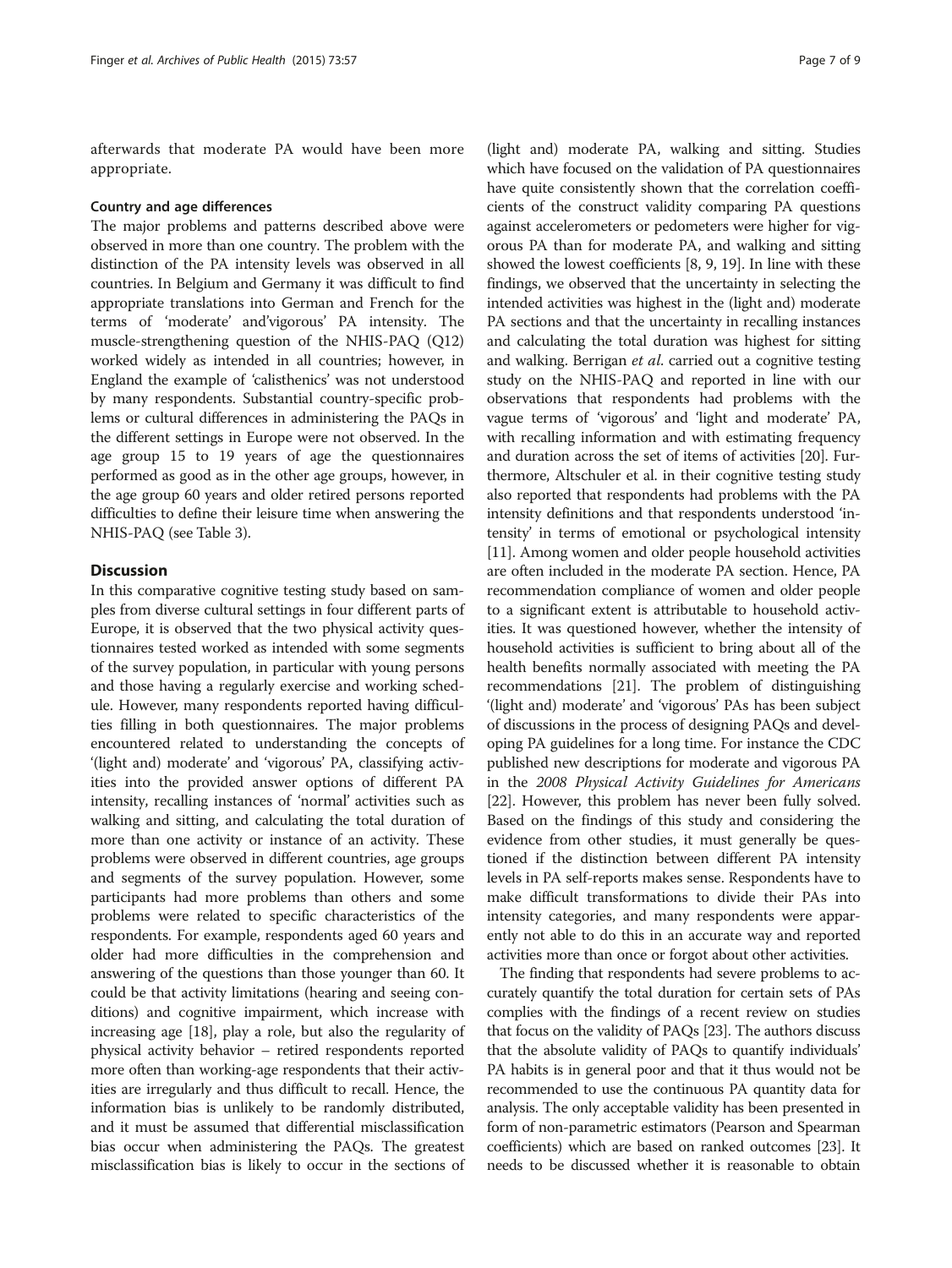detailed continuous PA quantity information with open questions – what puts an extra cognitive burden on the respondents – if the scale level afterwards is reduced for data analyses. Asking for categorical PA quantity information in the first place might be a more efficient and user-friendly alternative. This would particularly make sense for activities people usually do not take track of, such as sitting and walking.

PAQs that are used in general population health surveys also need to consider the cognitive abilities of the people with lower reading and numeracy levels [\[24](#page-8-0)]. Furthermore, the questions should avoid wording that combines multiple activities and/or behaviors into a single question that asks respondents about average time spent in multiple activities or across many days [\[24](#page-8-0)]. Both, the IPAQ-SF and the NHIS-PAQ infringe upon this principle. Both PAQs are designed to measure an exactness of PA quantity (frequency and duration) and intensity which would be desirable to obtain from a scientific point of view, as these are in theory the most important PA dimensions. Respondents can hardly provide this information for cognitive reasons however. The close adherence to the theoretical PA concepts in the design of the NHIS-PAQ and IPAQ-SF and the lack of consideration of the respondents' perspective and cognitive abilities make both PAQs rather user-unfriendly and unsuitable for using them in a multinational HIS study.

Figure 2 illustrates the main advantages and disadvantages of the two PAQs. Our recommendation to facilitate answering the PAQs, and hence to avoid item nonresponse and improve reliability, would be: to remove the PA intensity distinction, to assess PAs of different domains separately and to provide ordinal answer categories for indicating PA quantities of activities people usually do not take track of. These adaptations may enhance the simplicity of the PAQs and reduce the cognitive effort for the respondents to answer the PAQs, without losing relevant information. Also, it is important that the PAQ includes a work-related PA section. Otherwise the PA habits of individuals physically active at work but not active in their leisure time would not be adequately represented. Workrelated PA is more often reported by persons with low socioeconomic position (SEP) [\[25\]](#page-8-0). Thus, PAQs which only consider leisure-time PA (e.g. NHIS-PAQ) will systematically underestimate the PA level of persons with low SEP and may contribute to a limited acceptance with the PAQ in this group.

### Limitations

Cognitive testing methods can present validity and reliability flaws. Validity is challenged when certain problematic features of the questionnaire for the survey population remain undetected in the cognitive testing study or when detected problematic features in the sample interviewed are overestimated in their relevance for the survey population [[26](#page-8-0)]. In addition, the reliability problem that can occur in multicentre cognitive testing studies is that independent groups of researchers may come up with inconsistent findings [\[26\]](#page-8-0). We cannot fully exclude the possibility that these problems occurred in this study. However, this study was conducted from different research groups in four countries and the results presented in this article are a summary of the results of four national studies.

As the process of collecting and analysing the data is time consuming in qualitative studies, the sample used in this study is comparatively small compared to those used in quantitative studies. The prevalence of certain

| IPAQ-SF                                                                     |                                                                                                                                                                                                                                                            | NHIS-PAQ                                                                                                                                                                                                                                                                                  |
|-----------------------------------------------------------------------------|------------------------------------------------------------------------------------------------------------------------------------------------------------------------------------------------------------------------------------------------------------|-------------------------------------------------------------------------------------------------------------------------------------------------------------------------------------------------------------------------------------------------------------------------------------------|
| Advantages                                                                  |                                                                                                                                                                                                                                                            | Advantages                                                                                                                                                                                                                                                                                |
| <b>Disadvantages</b>                                                        | . No need to define leisure time<br>(better for retirees, unemployed)<br>• Examples given for moderate<br>/vigorous activities are useful<br>• Possibility to include household<br>and work-related physical activity                                      | • Questionnaire is more specific<br>• Easier to recall activities, less<br>calculation and cognitive effort<br>. High certainty with answers if a<br>regular exercise schedule exists or<br>if no exercise is performed<br><b>Disadvantages</b>                                           |
| time                                                                        | • Requires a lot of calculation<br>(summing up work, commuting,<br>household and leisure activities)<br>· Difficult to provide exact hours and<br>minutes for sitting and walking<br>• Coding overall activities into<br>intensity categories is difficult | • Respondents look inactive even<br>though being active: work-related,<br>household and commuting<br>activities are excluded<br>• Uncertainty which activities should<br>be included, no examples are given<br>• Coding leisure-time activities into<br>intensity categories is difficult |
| Fig. 2 Advantages and disadvantages of the physical activity questionnaires |                                                                                                                                                                                                                                                            |                                                                                                                                                                                                                                                                                           |